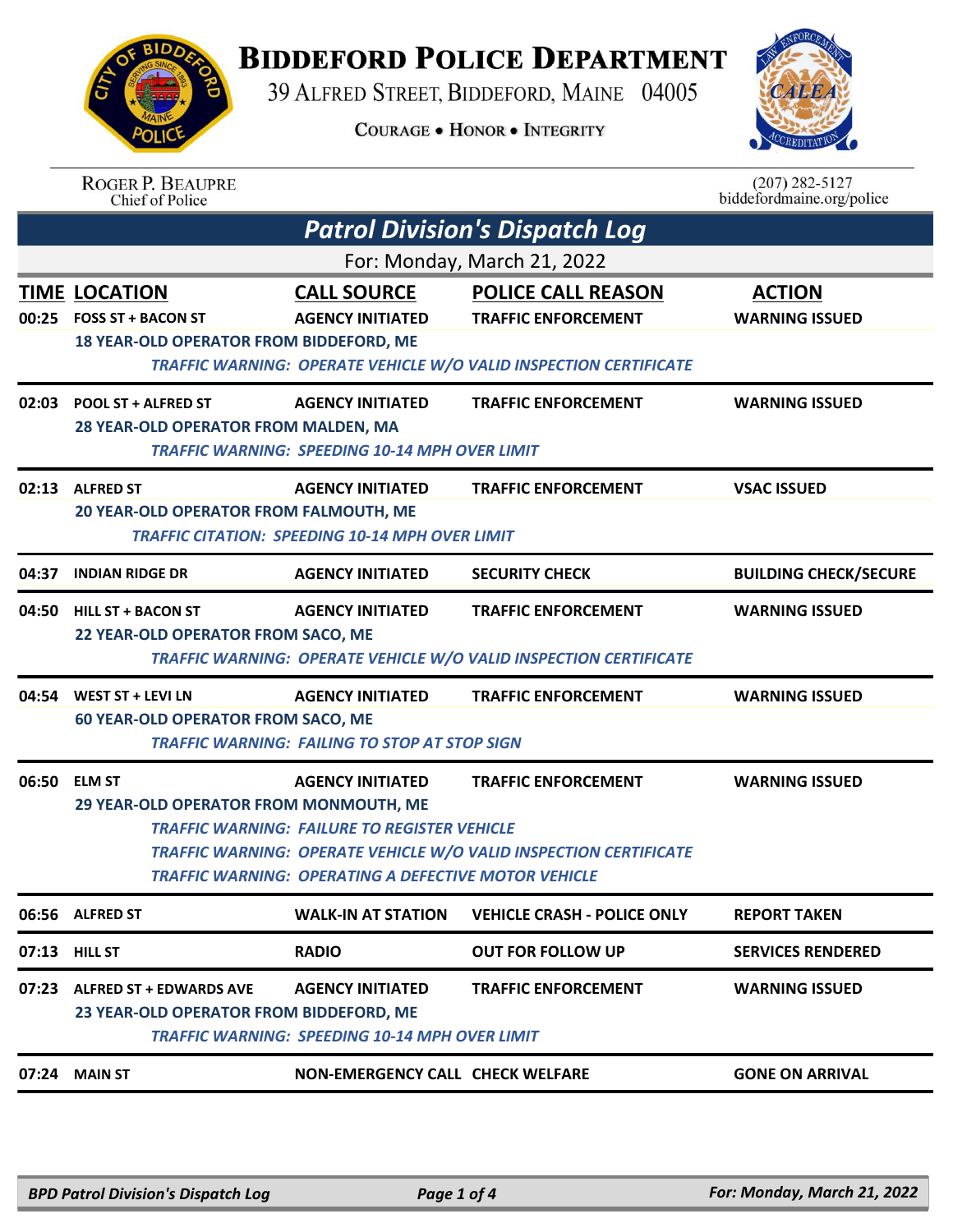| 07:38 | <b>TIME LOCATION</b><br><b>ELM ST</b><br>24 YEAR-OLD OPERATOR FROM BIDDEFORD, ME              | <b>CALL SOURCE</b><br><b>AGENCY INITIATED</b><br><b>TRAFFIC CITATION: SPEEDING 15-19 MPH OVER LIMIT</b>                       | <b>POLICE CALL REASON</b><br><b>TRAFFIC ENFORCEMENT</b>                                          | <b>ACTION</b><br><b>VSAC ISSUED</b> |
|-------|-----------------------------------------------------------------------------------------------|-------------------------------------------------------------------------------------------------------------------------------|--------------------------------------------------------------------------------------------------|-------------------------------------|
|       |                                                                                               | <b>TRAFFIC WARNING: MOTOR VEHICLE UNSAFELY PASSING VEHICLE</b><br><b>TRAFFIC WARNING: OPERATING A DEFECTIVE MOTOR VEHICLE</b> |                                                                                                  |                                     |
| 08:06 | <b>HILL ST</b><br>29 YEAR-OLD OPERATOR FROM BIDDEFORD, ME                                     | <b>AGENCY INITIATED</b>                                                                                                       | <b>TRAFFIC ENFORCEMENT</b><br>TRAFFIC CITATION: OPERATE VEHICLE W/O VALID INSPECTION CERTIFICATE | <b>VSAC ISSUED</b>                  |
| 08:31 | <b>ELM ST</b><br>38 YEAR-OLD OPERATOR FROM OLD ORCHARD BEACH, ME                              | <b>AGENCY INITIATED</b><br><b>TRAFFIC CITATION: SPEEDING 10-14 MPH OVER LIMIT</b>                                             | <b>TRAFFIC ENFORCEMENT</b>                                                                       | <b>VSAC ISSUED</b>                  |
| 09:26 | <b>MAIN ST</b>                                                                                |                                                                                                                               | NON-EMERGENCY CALL ARTICLES LOST/FOUND                                                           | <b>REPORT TAKEN</b>                 |
|       | 09:38 POOL ST                                                                                 | <b>WALK-IN AT STATION</b>                                                                                                     | <b>SEX OFFENSES</b>                                                                              | <b>REPORT TAKEN</b>                 |
| 09:39 | <b>GOLDTHWAITE LN + SKY HARBO AGENCY INITIATED</b><br>22 YEAR-OLD OPERATOR FROM MANSFIELD, CT | <b>TRAFFIC WARNING: SPEEDING 10-14 MPH OVER LIMIT</b>                                                                         | <b>TRAFFIC ENFORCEMENT</b>                                                                       | <b>WARNING ISSUED</b>               |
| 09:40 | <b>ELM ST</b>                                                                                 | NON-EMERGENCY CALL PARKING COMPLAINT                                                                                          |                                                                                                  | <b>WARNING ISSUED</b>               |
| 09:59 | <b>ALFRED ST</b>                                                                              | <b>AGENCY INITIATED</b>                                                                                                       | <b>COMMUNITY ENGAGEMENT</b>                                                                      | <b>SERVICES RENDERED</b>            |
|       | 10:12 ALFRED ST + BOULDER WAY                                                                 | <b>AGENCY INITIATED</b>                                                                                                       | <b>TRAFFIC ENFORCEMENT</b>                                                                       | <b>NO ACTION REQUIRED</b>           |
|       | 10:19 ALFRED RD, ARUNDEL, ME<br>47 YEAR-OLD OPERATOR FROM BIDDEFORD, ME                       | <b>AGENCY INITIATED</b>                                                                                                       | <b>TRAFFIC ENFORCEMENT</b><br>TRAFFIC CITATION: OPERATE VEHICLE W/O VALID INSPECTION CERTIFICATE | <b>VSAC ISSUED</b>                  |
|       | 10:19 WENTWORTH ST                                                                            | NON-EMERGENCY CALL CHECK WELFARE                                                                                              |                                                                                                  | <b>SERVICES RENDERED</b>            |
|       | 10:33 OAK ST                                                                                  | <b>AGENCY INITIATED</b>                                                                                                       | <b>OUT FOR FOLLOW UP</b>                                                                         | <b>SERVICES RENDERED</b>            |
|       | 10:36 SULLIVAN ST                                                                             | <b>E-911 CALL</b>                                                                                                             | <b>SUSPICION</b>                                                                                 | <b>NO VIOLATION</b>                 |
|       | 10:45 MEDICAL CENTER DR                                                                       | <b>WALK-IN AT STATION</b>                                                                                                     | <b>MISSING PERSON</b>                                                                            | <b>REFERRED OTHER AGENCY</b>        |
|       | 11:11 NORTH PARK ST                                                                           | NON-EMERGENCY CALL MESSAGE DELIVERY                                                                                           |                                                                                                  | <b>SERVICES RENDERED</b>            |
|       | 11:20 WESTMORE AVE                                                                            |                                                                                                                               | NON-EMERGENCY CALL SEX OFFENDER COMPLIANCE CHK                                                   | <b>NEGATIVE CONTACT</b>             |
|       | 11:22 PROSPECT ST                                                                             | <b>NON-EMERGENCY CALL CHECK WELFARE</b>                                                                                       |                                                                                                  | <b>SERVICES RENDERED</b>            |
|       | 12:16 BOULDER WAY                                                                             | NON-EMERGENCY CALL OUT FOR FOLLOW UP                                                                                          |                                                                                                  | <b>SERVICES RENDERED</b>            |
|       | <b>12:41 PIKE ST</b>                                                                          | <b>E-911 CALL</b>                                                                                                             | 911 MISUSE                                                                                       | <b>SERVICES RENDERED</b>            |
|       | <b>13:22 PIKE ST</b>                                                                          | <b>E-911 CALL</b>                                                                                                             | 911 MISUSE                                                                                       | <b>SERVICES RENDERED</b>            |
|       | 13:38 PARKVIEW CT                                                                             | <b>WALK-IN AT STATION</b>                                                                                                     | <b>PAPERWORK</b>                                                                                 | <b>SERVICES RENDERED</b>            |
|       | 13:41 POOL ST + MIDDLE ST                                                                     |                                                                                                                               | NON-EMERGENCY CALL VEHICLE CRASH - POLICE ONLY                                                   | <b>SERVICES RENDERED</b>            |

*BPD Patrol Division's Dispatch Log Page 2 of 4 For: Monday, March 21, 2022*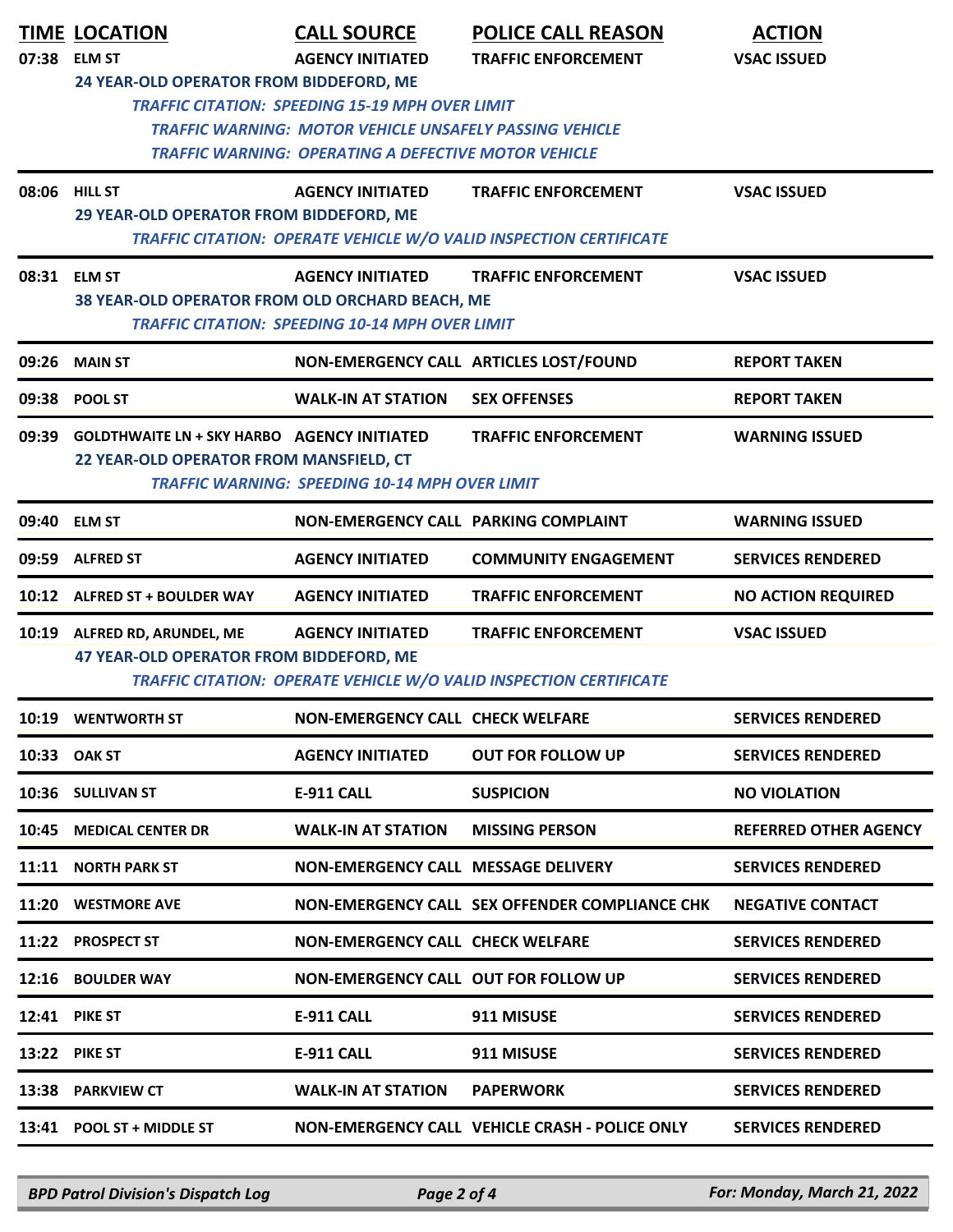|       | <b>TIME LOCATION</b><br>13:52 MAPLEWOOD AVE                             | <b>CALL SOURCE</b><br>E-911 CALL                                                 | <b>POLICE CALL REASON</b><br><b>ASSIST: MEDICAL</b>                                           | <b>ACTION</b><br><b>TRANSPORT TO HOSPITAL</b> |
|-------|-------------------------------------------------------------------------|----------------------------------------------------------------------------------|-----------------------------------------------------------------------------------------------|-----------------------------------------------|
|       | 13:53 WEST ST                                                           | <b>E-911 CALL</b>                                                                | <b>CHECK WELFARE</b>                                                                          | <b>NEGATIVE CONTACT</b>                       |
|       | 14:13 PEARL ST                                                          |                                                                                  | NON-EMERGENCY CALL VEHICLE CRASH - POLICE ONLY                                                | <b>STATE FORM TAKEN</b>                       |
|       | 14:23 ALFRED ST<br><b>CHARGE: WARRANT ARREST</b>                        | WALK-IN AT STATION WARRANT ARREST                                                | DEFENDANT: GREGORY ALLEN HOLMES  AGE: 46  RESIDENT OF: BIDDEFORD, ME                          | <b>ARREST(S) MADE</b>                         |
|       | 14:31 OAK ST                                                            | NON-EMERGENCY CALL DISTURBANCE / NOISE                                           |                                                                                               | <b>SERVICES RENDERED</b>                      |
|       | 14:55 FOSS ST                                                           | NON-EMERGENCY CALL HARASSMENT                                                    |                                                                                               | <b>SERVICES RENDERED</b>                      |
|       | 15:05 HILL ST                                                           | <b>NON-EMERGENCY CALL CIVIL COMPLAINT</b>                                        |                                                                                               | <b>SERVICES RENDERED</b>                      |
|       | 15:41 HILL ST                                                           | <b>E-911 CALL</b>                                                                | 911 MISUSE                                                                                    | <b>NEGATIVE CONTACT</b>                       |
|       | 15:41 OAK ST                                                            |                                                                                  | NON-EMERGENCY CALL MENTAL ILLNESS CASES                                                       | <b>TRANSPORT TO HOSPITAL</b>                  |
|       | 15:52 ALFRED ST                                                         | <b>E-911 CALL</b>                                                                | <b>ASSIST: MEDICAL   ECHO LEVEL</b>                                                           | <b>TRANSPORT TO HOSPITAL</b>                  |
|       | 16:20 ALFRED ST                                                         | <b>NON-EMERGENCY CALL ASSIST CITIZEN</b>                                         |                                                                                               | <b>SERVICES RENDERED</b>                      |
|       | 17:01 GREEN ST                                                          | <b>WALK-IN AT STATION</b>                                                        | <b>PAPERWORK</b>                                                                              | <b>SERVICES RENDERED</b>                      |
|       | 17:03 ALFRED ST                                                         | <b>E-911 CALL</b>                                                                | <b>DOMESTIC COMPLAINTS</b>                                                                    | <b>REPORT TAKEN</b>                           |
|       | 17:42 ELM ST                                                            | <b>AGENCY INITIATED</b>                                                          | <b>ANIMAL COMPLAINT</b>                                                                       | <b>SERVICES RENDERED</b>                      |
|       | 17:45 WESTERN AVE                                                       | <b>WALK-IN AT STATION</b>                                                        | <b>ASSIST CITIZEN</b>                                                                         | <b>SERVICES RENDERED</b>                      |
|       | 18:49 PIERSONS LN                                                       | <b>NON-EMERGENCY CALL TRESPASSING</b>                                            |                                                                                               | <b>REPORT TAKEN</b>                           |
|       | 18:54 CUTTS ST                                                          | <b>NON-EMERGENCY CALL CHECK WELFARE</b>                                          |                                                                                               | <b>SERVICES RENDERED</b>                      |
|       | 20:14 ALFRED ST + PRECOURT ST<br>17 YEAR-OLD OPERATOR FROM SACO, ME     | <b>AGENCY INITIATED</b>                                                          | <b>TRAFFIC ENFORCEMENT</b><br><b>TRAFFIC WARNING: OPERATING WITHOUT HEADLIGHTS AFTER DARK</b> | <b>WARNING ISSUED</b>                         |
| 20:39 | <b>ALFRED ST + GRAHAM ST</b><br>37 YEAR-OLD OPERATOR FROM BIDDEFORD, ME | <b>AGENCY INITIATED</b>                                                          | <b>TRAFFIC ENFORCEMENT</b><br><b>TRAFFIC WARNING: OPERATING WITHOUT HEADLIGHTS AFTER DARK</b> | <b>WARNING ISSUED</b>                         |
|       | 21:00 ELM ST                                                            | <b>AGENCY INITIATED</b>                                                          | <b>SUSPICION</b>                                                                              | <b>SERVICES RENDERED</b>                      |
|       | 21:12 WEST ST<br><b>41 YEAR-OLD OPERATOR FROM KENNEBUNKPORT, ME</b>     | <b>AGENCY INITIATED</b><br><b>TRAFFIC WARNING: SPEEDING 10-14 MPH OVER LIMIT</b> | <b>TRAFFIC ENFORCEMENT</b>                                                                    | <b>WARNING ISSUED</b>                         |
|       | 21:34 WOOD ISLAND ACR                                                   | <b>ALARM</b>                                                                     | <b>ALARM - POLICE</b>                                                                         | <b>NEGATIVE CONTACT</b>                       |
|       | 22:03 ALFRED ST                                                         | NON-EMERGENCY CALL CRIMINAL MISCHIEF                                             |                                                                                               | <b>REPORT TAKEN</b>                           |
|       |                                                                         |                                                                                  |                                                                                               |                                               |